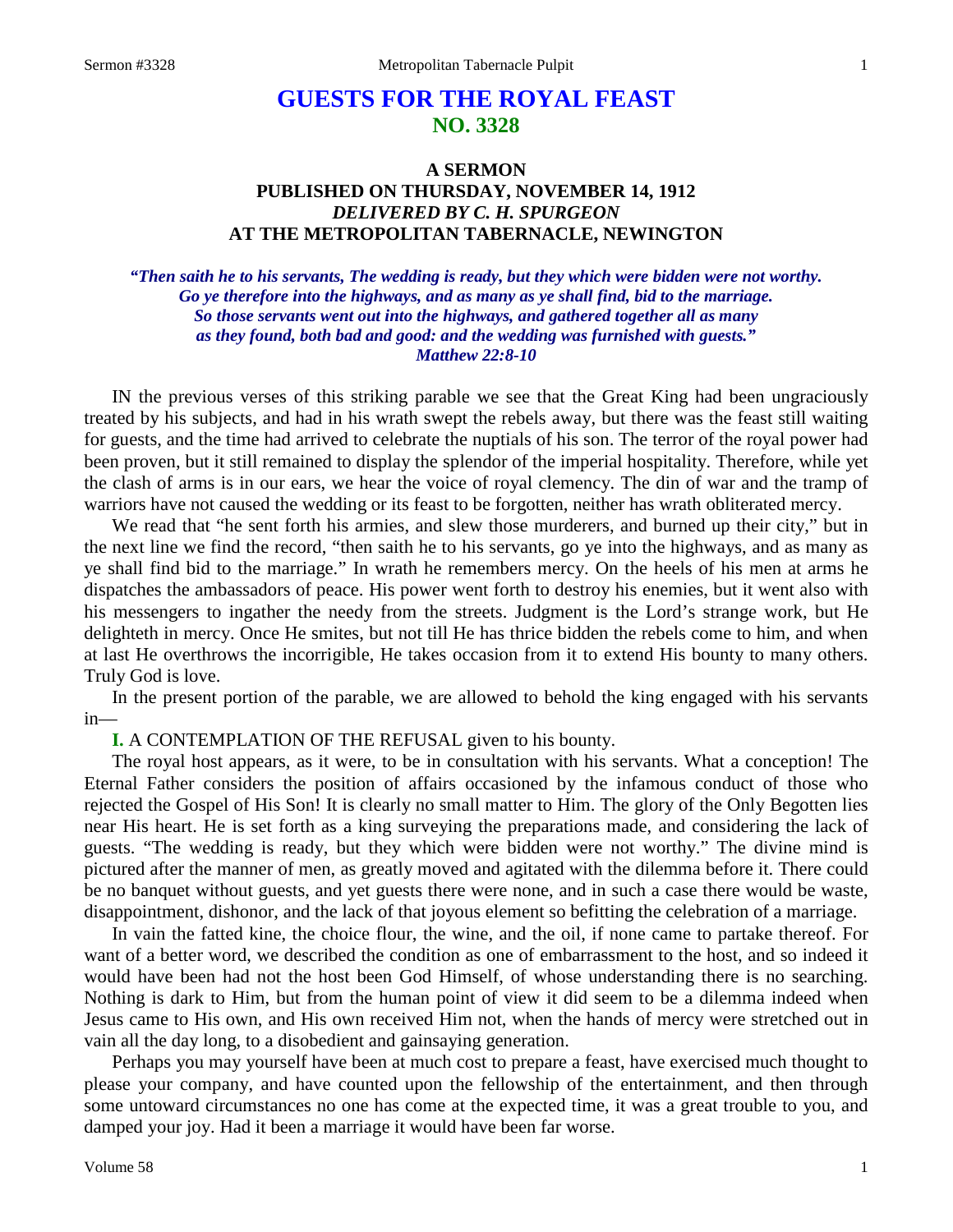Now it was not possible in this parable to teach the doctrine of foreknowledge and omniscience, or else the figure would have broken down. No one metaphor can teach all truth, or all the sides of truth, we have here the human aspect of the matter, and should carefully note it. The parable is meant to let us see what the thoughts of God are, when He sees sinners refuse to come to Him and partake in the redemption which is in Christ Jesus.

With wonder behold the divine mind as it contemplates the scene. All things are ready, there is nothing more for God to do in the work of our salvation, in order to honor the Lord Jesus Christ nothing remains but that men believe on Him and receive His grace. The Lord has fulfilled His promises, His Son has been incarnate, the active life of holiness Christ has lived, the passive obedience to the law Christ has rendered. If the soul needs spiritual meat, Christ is that meat; if the soul wants spiritual drink, Christ is that drink, and of both meat and drink there is good store in Him. If men, before they can come and honor Christ at the marriage feast, want washing, there is a fountain filled with blood. If they require clothing, there is a robe of matchless righteousness. If they desire adornment, there are jewels of great price. "All things are ready," nothing is awanting, nothing but hearts to receive the blessing.

As the case stood in the parable, *a certain number of men had been bidden*. It seems to be the theory of some theologians, that none ought to have been bidden but those who were sure to come. They hold, as we rejoice to hold, that there is an election of grace. In holding the doctrines of grace with a firm grasp they do well, but they err when they teach that the invitation is to be restricted to the chosen, for here it is as clear as daylight, that the first invitation was given to those who never were in the election of grace at all.

They which were bidden proved to be "not worthy," and yet they were bidden, over and over again, honestly and in good faith. The king said they were bidden, and this means that God Himself willed that the rejectors of His grace should be invited. His servants did not do wrong in bidding them, for the king bade them do so. It has been said, "It is useless to bid sinners come to Christ who are dead and will not come." It is useless as far as you can see—useless as to the bringing of them in, but we do not know all God's ends and designs, and some things, in which we see no use, may nevertheless be needful to His purpose.

We imagine that flowers "waste their sweetness on the desert air," but there is no wastefulness in the Great Householder's arrangements, and the divine economy will one day be justified. There are parts of God's plan in which we see the evident utility, and it remains for our faith to believe that all the rest will turn out to be equally fraught with wisdom. The preacher of the Gospel is "a sweet savoir of Christ, in them that are saved, and in them that perish: to the one he is a savor of death unto death; and to the other the savor of life unto life," but a sweet savor still.

We are to preach the Gospel to sinners still, and to bid them come—bid them come even though they will not come. We are to continue to invite those who go their way to their farm and to their merchandise, nor must we fail to call even those who despitefully use us. Far wider than the acceptance is the invitation, for "many are called, but few are chosen." The divine arrangement foreknew it would be so.

All things are ready, then, and men are bidden, but it is said that *they were not worthy*. What is meant by that? Surely the Gospel is not a matter of worthiness, for "in due time Christ died for the ungodly," and He has "come to seek and to save that which was lost." So far as any worthiness of personal righteousness is concerned, there certainly is no worthiness in any son of Adam, and the expression must not so be understood.

We want no worthiness of merit in order to come to the Gospel feast, but this is a mode of expression used to denote the fitness of things. It was not fit that men who preferred their paltry possessions to the king's favor, and were traitors at heart, should unite in the festivities of the princely marriage. They thought themselves too good, and this was their unworthiness. They were too proud, too self-sufficient, too high-minded to be worthy recipients of bounty and favor. He is the worthy receiver under the Gospel, who comes feeling his unworthiness, and accepts the Gospel provision as a gift of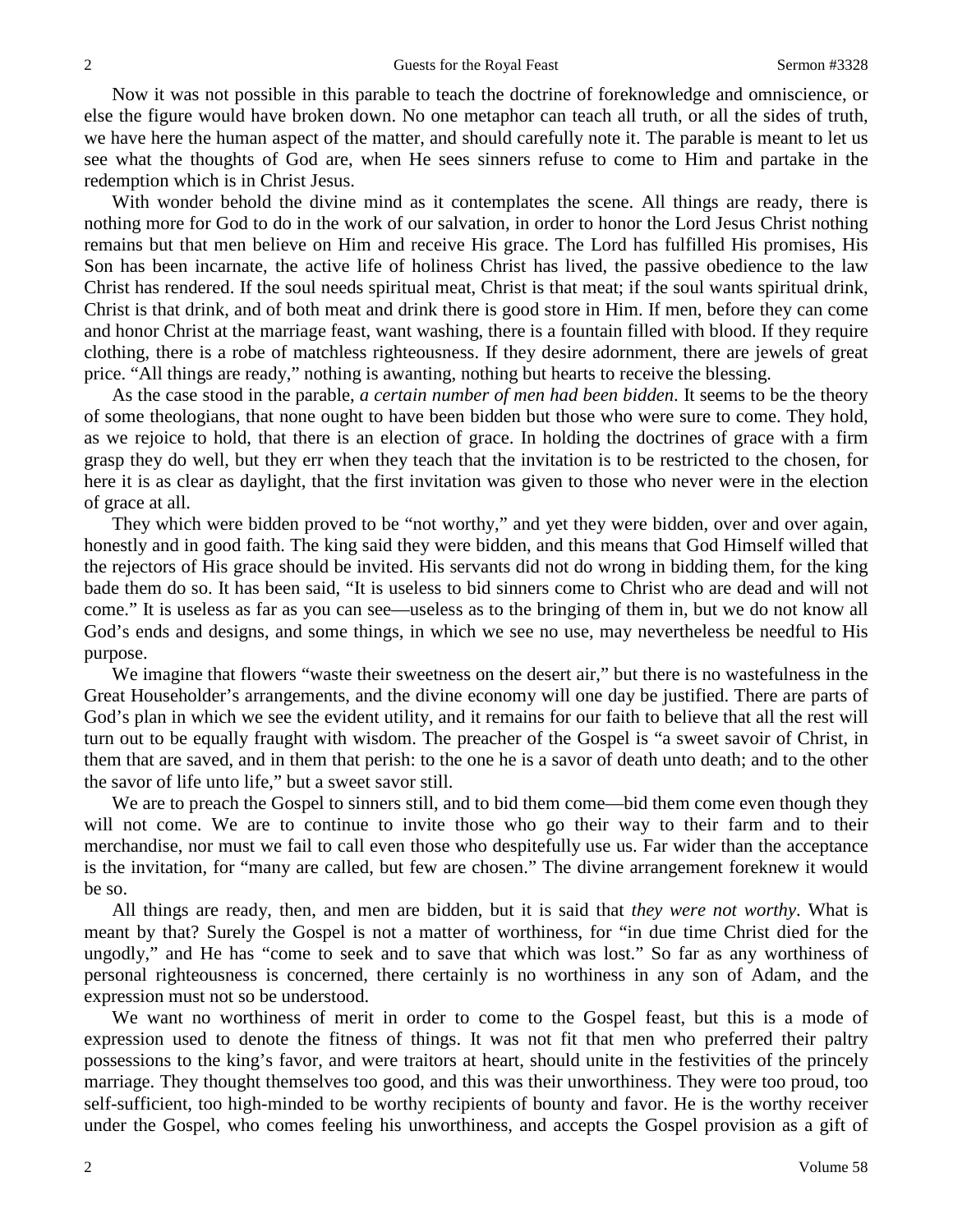grace, but he who will not come because he thinks the Gospel unworthy of him, shows himself to be unworthy of it.

When we determine to forgive an offender, we do not count him unworthy to be restored to our favor until he denies his fault, and in defiance of our love insults us again and again, then even mercy feels, that he must be left to himself. He who continues to reject the pardon which the Gospel proclaims, and hardens his neck after many reproofs, dying as he now is, will have proved his utter unworthiness of grace. If a royal alms were to be given away to the poor, without regard to their character, if a poor person came and gratefully received it, his previous life would not disqualify him, but if another should mock at the almoners and ridicule the gift, he would prove that he was not worthy. Not his poverty, but his proud behavior would disqualify him.

Dear friend, are you willing to be saved in God's way, through faith in Christ Jesus? then rest assured you have all the worthiness that is needed. Stand not back, therefore, because you are sinful. Say not, "I am unworthy" because you have no good works, for self-righteousness would not prove you to be a fit object for grace, but the reverse, since grace is for sinners, for the undeserving and lost.

See you, then, in what position the royal host was placed? There was the good cheer for the wedding, the dainties were not only at hand, but actually ready. The oxen were not fattening in the stalls, but already killed, cooked, and ready for serving. In the East the heat is such that animal food must be eaten at once, and in this case it was already upon the table. More than this, the wedding was ready, the appointed day had dawned. What was to be done? There was one alternative, and that was to annul the wedding and let the matter drop. This neither the king nor his son could think of.

An invitation had been sent, and those who were bidden would not come, wrath in hot haste might have said, "Close the door for ever," but no, God's thoughts are not as our thoughts, neither are His ways as our ways. The Lord might have said when the Gospel was rejected by the Jews, "These are like unto others of the sons of men, they are all reprobate, I will not have mercy upon them, but will ease Me of Mine adversaries."

When Jesus came to His own and met so unhandsome a reception He might have said, "I will return to my place whence I came out, if I come here to die for men, and men yield Me no better reception in My infancy than a manger, if they give Me no better occupation than a carpenter, if they call Me by no better name than that of a Galilean, if they afford Me no better entertainment than to be homeless, without a place to lay My head, then will I get Me back, and let them see what will come of it. Let the covenant be annulled, let the Gospel be revoked, let mercy end, and let the ungrateful race go down to eternal misery."

But JEHOVAH is God and changes not, and therefore we are not consumed. It was not in the heart of the king to go back from his purpose or cease from his bounty. His son's wedding must go on, the feast must be eaten, and the banquet must be such as to display his magnificence. To honor his son was the motive which swayed the king in the parable, and such a master motive reigns in the heart of God. "No," saith the king, "the wedding shall be furnished with guests, there shall be no disappointment for my son on this happy day. I will yet make my kingdom ring with the fame of his marriage festival.

Behold, the plan which had kept back, but which this day I reveal to my servants. My first invitation, as I knew of old, has revealed the insincerity and treachery of those who were bidden, I now unveil another method, which shall assuredly display my grace and sovereign favour. I will bring in whomsoever I will to eat bread at this wedding. I will take the base things of the earth to confound the mighty, and things that are not to bring to nought things that are."

Now, observe this, you who have heard the Gospel long, but have rejected it, God will not therefore recall the Gospel or disannul His covenant of love, or call back the provisions of His grace, because not for your sake, but for His Son's sake and for His own honor's sake, He has resolved to go through with this matter, Jesus shall not be incarnate in vain, the oxen and the fatlings of the covenant shall not be slain for nothing, good shall conquer evil, mercy shall rejoice over judgment, Jesus shall see of the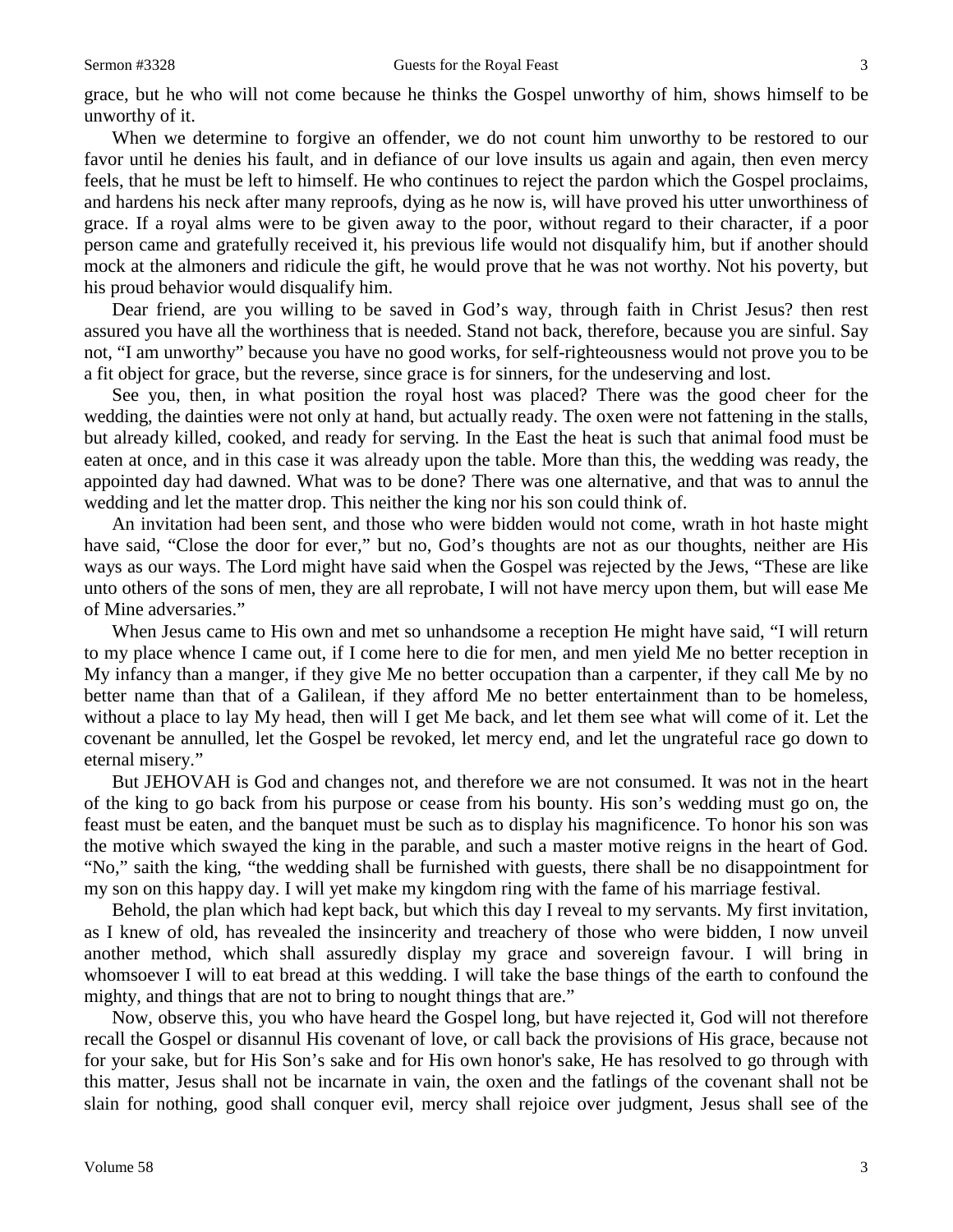travail of His soul and shall be satisfied. The Redeemer's union with His church shall not be unattended by those rich displays of grace which shall make it the wonder of all the ages.

Though *those who were first bidden refused,* though they thought to dishonor the Lord by so doing, *His purpose shall stand,* and His chosen shall be saved. Has the Lord been foiled yet in anything that He has attempted? Who has ever restrained the everlasting One? or who has said unto Him, "what doest thou?" Did chaos by its wild confusion prevent the ordering of the world? Did not the Spirit move upon the waters, and bring forth life and order there? When darkness was on the face of the deep, could that resist Him? Did not the words "light be" scatter the darkness at once? And it shall be so now, in the world of mind at well as in the world of matter, for JEHOVAH is Lord of spirits and doeth as He wills among the armies of heaven, and among the inhabitants of this lower world.

Though some think not so, yet full surely is it a sort of atheism to deny the almightiness of God in the realm of mind. In both He rules supremely without violating the nature of either, except it be for His glory to work unusual miracles. Many cannot understand how this can be, unless we reduce mind to the bondage of matter, and conceive of men as machines, destitute of free agency, but in this they lose the glory of the truth. The omnipotence of God is glorified in the fact that while man has a will, yet God governs him as a free agent, He does not violate the will, and yet knows how, by spiritual forces, to work His own purposes, so that men do as *He* wills.

That God rules men as a builder rules his stones and timber, is the idea of idiots, but that He leaves them men, in full possession of their freedom, and yet achieves the purposes of His grace, is the truth. He has mysterious cords of love, and bands of a man with which to draw men, they are compelled to come in, but yet "the people willingly offer themselves." It is a paradox, and so is every truth, if we are willing to see it all. Such knowledge is too wonderful for me, it is high, I cannot attain unto it, and therefore, I accept it as all the more clearly in harmony with the attributes of Him whose ways are past finding out.

You see, then, that God's great determination is to go on with His Gospel festival. He condescendingly seems *to His servants* to turn it over in His mind, but it had all been in His plan from old eternity, and He now unveils it. The words of the parable lay bare to spiritual minds the mysteries of God's dealings with Israel and the Gentiles, and bring us down to the period when the great Gospel mystery, which had been hid from kings and prophets, was brought to light, and the nations were made to see the salvation of God in Christ Jesus His Son.

Let us pass on to another consideration, and observe—

#### **II.** THE COMMISSION ENLARGED.

"They that were bidden were not worthy. Go ye therefore" (for that very reason) "into the highways, and as many as ye shall find bid to the marriage."

It was a disappointment to the servants that the often invited guests would not come, but they were to have an abundant recompense in seeing a far more grateful company assembled, and *a far more remarkable assembly than could have gathered at the palace had the bidden ones come at their call*. To the servants it must have appeared little short of a catastrophe that guests should be lacking. No feast, especially a royal one, would be complete without willing guests, to force men by violence would not answer the purpose, they must be cheerful, joyful, delighted feasters, or they would turn the wedding into slavery. The problem was how to get these willing and joyful guests, where could they be found?

The king knew well where they were, and pointed out the method of wisdom when he said, "Go out into the highways where the poor are wandering and where the hungry faint by the way; go out where the many are and bid them come and feast to the full; as many as ye find bid to the marriage." Ah, how did these vagrants of the highways, those tramps, those hawkers, and tinkers, and beggars, who so little expected ever to be invited, who, according to all human calculations were quite un-invitable and unpresentable at court, how did they rejoice to be bidden to the marriage?

The Gospel which is despised by the proud is sweet to those who are in spiritual destitution. Know, then, that in order to bring in welcome guests to the feast of mercy, the old commission of the prophets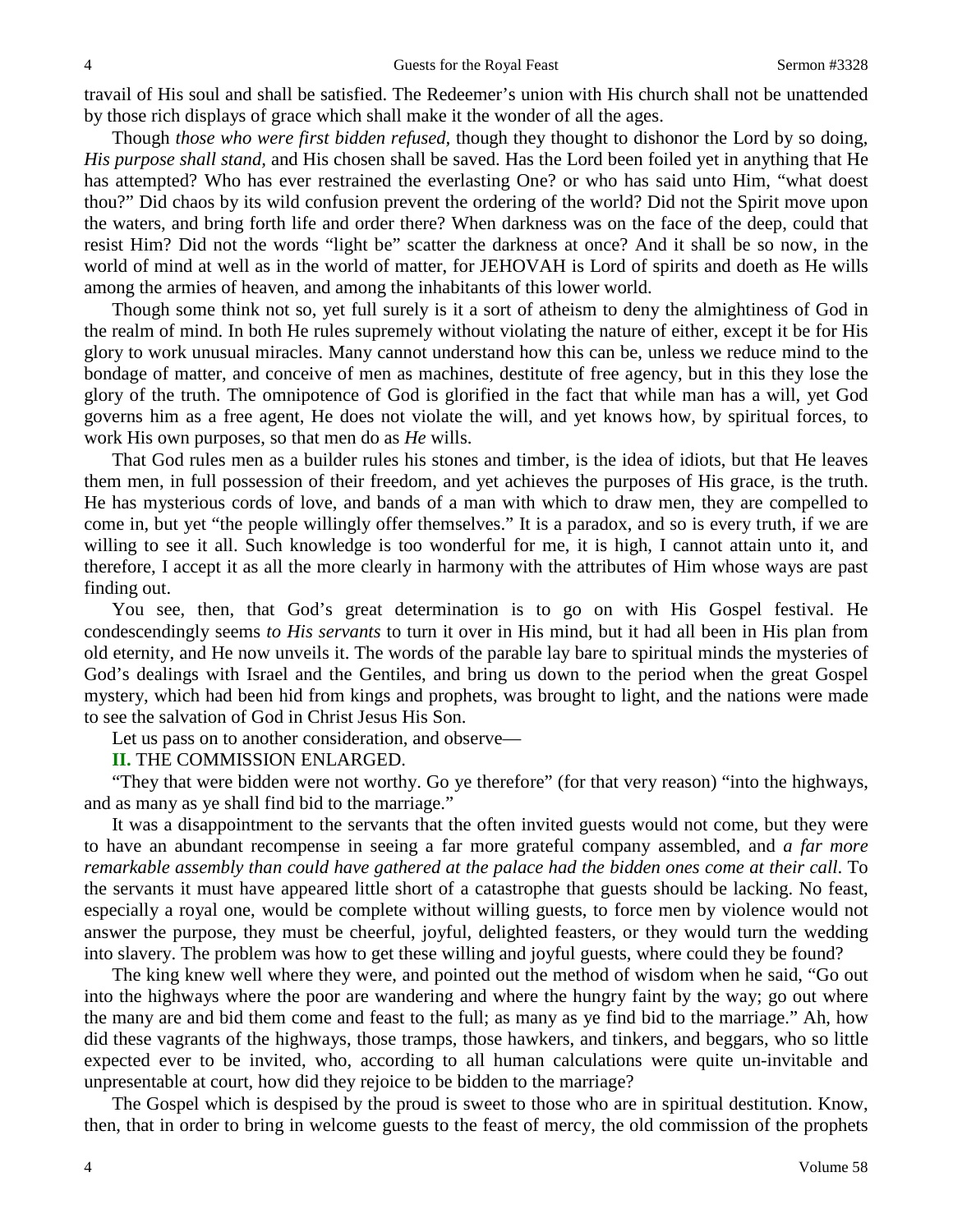was enlarged in the delivery to the apostles, they were not restrained to the Jews who were bidden, but to every creature, they were sent out into all the world as itinerant commissioners with unlimited power to bid men believe in Jesus. Ministers of Christ, yea, and all Christians are now sent on the same errand, and to all of you is the word of this salvation sent.

Who were to go? "Then saith he unto *his* servants." You see then that those went who had gone before and had been rejected, or even despitefully used, and we gather from this that disappointments in our former labors are not reasons for retirement, but arguments for increased activity, and that the servants whose messages have been refused should, nevertheless, spring forward and say, "Here are we, send us." I hear these neglected messengers pleading after this fashion, "Gracious king, permit us to go again. We stood astonished, and we wept bitterly as we heard the refusal of Thine enemies, but now grant us the joy of conducting others of our fellow subjects into Thy royal halls."

If any among us have hitherto spent our strength for nought, let us beg leave to proclaim the Gospel again, in hope of better success. Those who have had large success are the very last to dream of being excused from further service, they are wedded to the work for ever. I would to God that you who have been unsuccessful may be equally so.

*To whom were the messengers to go?* Their path lay straight before them. Out of doors was their road and the common thoroughfare their field, they were to bid all that they found. I do not understand these words if they do not mean just this—that we are to tell the Gospel to everybody with whom we meet. "As many as ye shall find bid to the marriage," that is, everybody you see, pass, live with, deal with, know or hear of, everybody that providence and effort will enable you to reach.

Perhaps one of the servants as he went out ran against his own brother. "Brother," said he, "I pray you haste to the prince's wedding! There is a lack of guests and you will be welcome." Perhaps he went a little farther and met with his sister, or his mother, or his father, and at once he cried, "Come, dear one! come to the wedding, the king has bidden me invite all I meet with, and I have met you, come at once."

Then as he went farther out, he saw a beggar in his rags, limping on crutches. He knew him to be a strange character, and not at all in his face, or his limbs, or his garments, fitted to adorn a royal feast, but he said to him, "There is a great feast ready and it is open to you. The king told me to bid all I found." "Shouldn't I like it!" said the beggar, "but may I go?" "Yes, beyond all doubt, for he who bade me invite all will not refuse any who come."

The messenger ran on and joined himself to a chariot, in which there rode a great nobleman, having invited his lordship, he hastened on to call a thief, and a woman that was a sinner, nor did he pause until the time was come to return to him that sent him. Those servants, I should imagine, had an odd experience of many singular characters, outcasts, eccentrics, and good-for-nothings, but they did as they were told, and it was a great pleasure to them to do so.

The singular benevolence of their errand gave it a great charm. They gathered before long a motley group, bad and good, rich and poor, high and low, lame, blind, sick, and sorry. It was Noah's ark over again, for clean and unclean were fetched in, and there were guests enough, though there was quite room for all. They had no fear of calling too many or of inviting the wrong people, their commission from their Master gave them ample room and verge enough, and they were not slow in carrying it out to the letter. O for grace to follow their blessed example! Let all believers try to do so.

It is not ours alone to instruct those who come to us, but to go after men to press instruction upon them. Granted that in this climate we need the shelter of a roof as a rule, yet let it be accepted as a necessary evil, and never regarded as a religious requirement, much less as a jail wherein the preaching of the Gospel must be confined. Leave church, chapel, tabernacle, meeting house at once, if the masses are not reached by you, and turn out into the public hall, the market, or the field, if there an audience can be secured. The Gospel message is not "Wait within," but "Go ye out!"

What saith that grand old missionary text? "Go ye into all the world, and preach the gospel to every creature." Out of your pulpit, sir, do not believe in the virtue of that cushion and tassel. Out, I say, into the public places! Nay, it is not I, but your Lord that bids you. Make the Gospel to be known, *in the*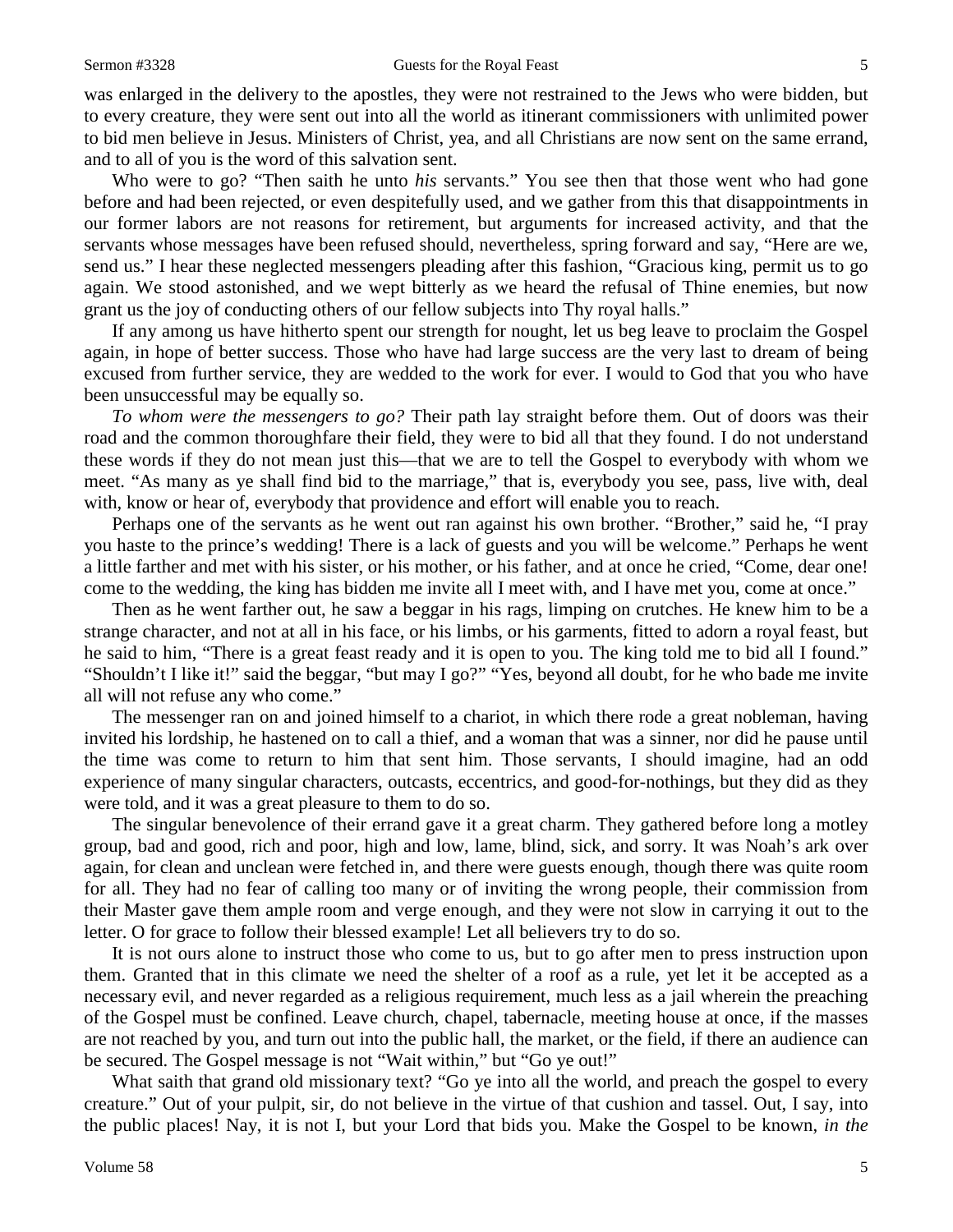*highways, in the public places bid ye as many as ye find*. This is the ordained way of furnishing the wedding with guests. The old way of only bidding those to come who have been bidden many times before, has become a failure, henceforth use the generous Gospel way—seek out the strangers, the hitherto unbidden, the un-evangelized, the ignorant, the irreligious, and to them proclaim the acceptable year of the Lord.

Some of us must prophesy in public places to the crowds who need a trumpet voice, and others of us must run along the byways and bid men come, in little groups or one by one. Away there at the street corners, where the idlers lounge whom no man has hired, go ye, and find guests far your Master. Yonder, where a giddy company dance to a defiling song, or where others listen to an idle tale, there bear ye your message of life. Press the good news upon the hungry at the workhouse door, and the felon in his cell, and pass not by the fallen woman, or even her seducer, whose filthy eyes are searching for fresh objects for his lust. Tell the drunkard, when you find him sober, of heaven's wines on the lees well refined, and the beggar, of an alms most rich and free.

All sorts of persons, bad and good, as many as ye find, without exception, ye must bid. Ye need not fear that ye will invite an unwelcome guest, nor that too large a company will come. You will never exhaust your Master's provision or His patience. Go and do as He tells you, and find as many as ye can, for those you bring He will receive.

If there be one whom you in your unbelief would pass over, the probabilities are that he is one whom God decrees to bless, for he seeth not as man seeth, and chooses not after man's preferences. You would forget, perhaps, the poor, but "God has chosen the poor of this world." You might, perhaps, overlook the abject, but "the Son of Man is come to seek and to save that which was lost." The discrimination lies with God, and not with you. Who are elect He knows, but ye know not, nor should you wish to know till He reveals them, enough is it for you that He has much people in this city.

Other sheep the Savior has who are not yet of His visible fold, whom also He must bring in. Go ye and be His instruments in the matter. Nay, pause not, wish not to make a difference. God reveals His discriminating grace by a universal indiscriminate preaching of the Gospel. He often works by seeking contraries and achieves His purpose by that which man counts foolishness. He is the best judge of fitness and consistency, it is not yours to judge His methods, but to obey His commands.

Thus we have contemplated the enlargement of the Gospel commission, now let us see—

## **III.** THECOMMISSION FULFILLED.

The servants were commanded to go and they went. O for the like ready obedience on our parts. No servant said, "I am not fit to go," or "I dare not," but it is written, *"So those servants went out."* Will that be the case in this church? The pastor must lead the way, will you go, ye deacons and elders, one and all? Who among you will be so base as to withhold? Ye members of the church, will ye go? Dare ye refuse the divine call? Sister, will you go? You need not travel far with your feet, your household duties are your highway, speak to those in it tonight.

You, my friend, yonder, are employed in a workroom where many hands are busy, use I pray you your opportunities. Perhaps they find opportunities of ridiculing your religion, make a courageous return by telling them what religion has done for you. Whenever the day of God's power is come His people are made willing for His service.

Before the three thousand were called at Pentecost the disciples were filled with the Holy Ghost. There are two sorts of inquirers, and the one always comes before the other, inquiring saints lead on inquiring sinners, "For this will I be inquired of by the house of Israel to do it for them." When God's servants go after sinners, sinners come after Christ. That is God's usual rule. "By the foolishness of preaching," which there includes all sorts of Christian teaching, the Lord ordains to save them that believe.

No doubt *every servant went his own way,* for if you observe, the word "highways" is in the plural. If they had all gone together, they would have wasted their strength, but when one went one road and one another, many more would be met with. I think I see them outside the door as they rush out at their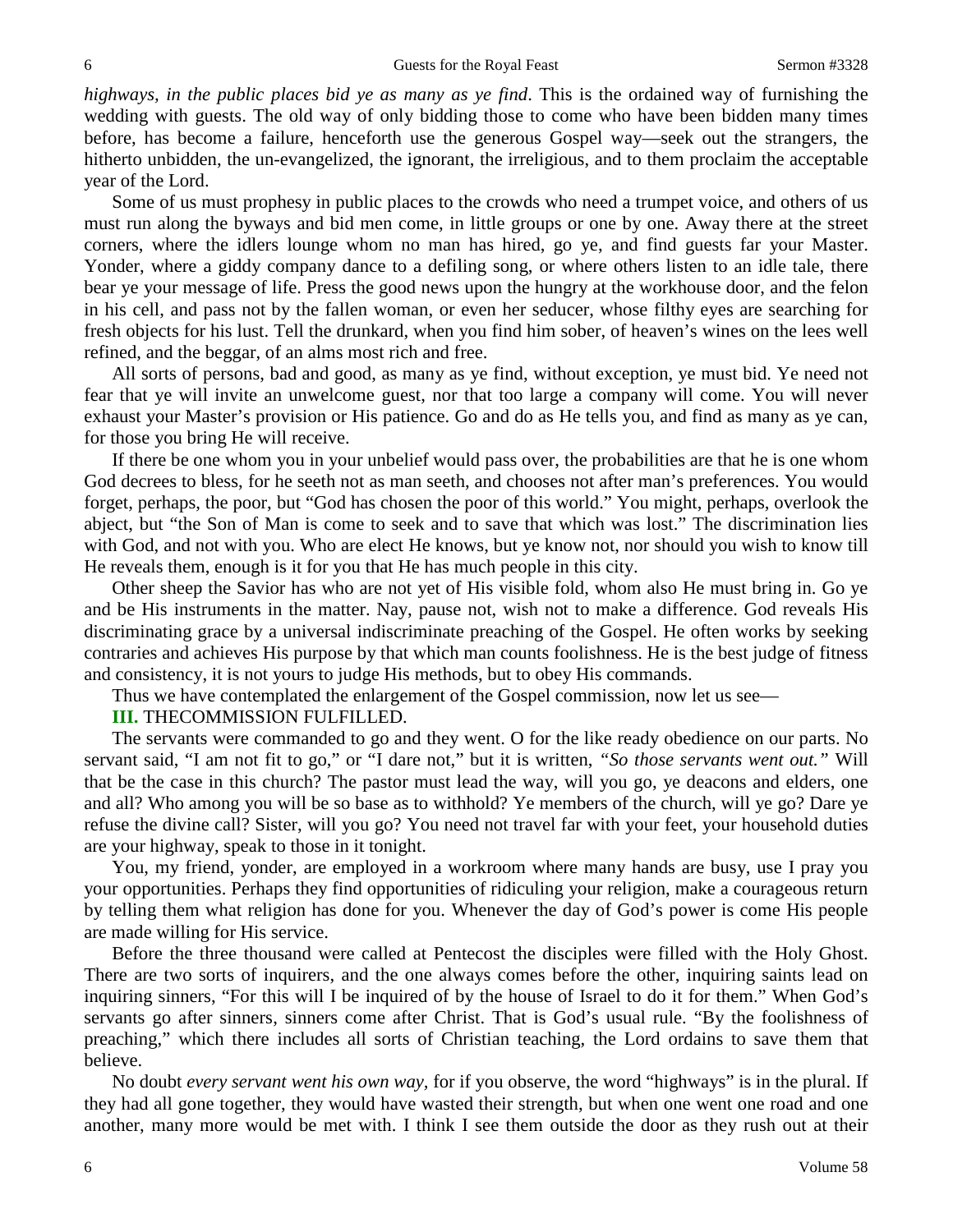Master's command, one of the elder servants cries, "Brethren, halt a minute! Let us arrange ourselves and agree to scour the city. You run along the north road, and *you* traverse the south, *you* take the east, and I will go the west." No doubt same irregular brother would say, "I cannot be fettered with rules, I shall go where I can." "Very well," they would say, "go, brother, but mind you do not loiter." Probably those would be the better sort who accepted the brotherly agreement, and so carried it out that the whole city was canvassed and the entire district traversed.

See how pleased they all are, how earnest and how swift. How I could wish to have been one of them! Have you such a wish? Well, we can be. We may go at once. It fills my soul with pleasure to think that I am sent to preach the unsearchable riches of Christ to poor lost souls. There is no joy like it, except that of seeing them actually saved. These good servants when they found that the king was so surprisingly generous, that since the nobility and aristocracy would not come He intended to bring in the beggars and the highwaymen, and those that slept under the hedges—must have felt such joy in spirit that they leaped along and cried aloud, "Whosoever will, let him come to the royal wedding, for the king has bidden us to call as many as we find, both bad and good."

So all those servants went forth, but though they went different ways they all found guests, for *they gathered together all as many as they found,* and there was enough completely to furnish the chamber with guests. When God sends His servants, they go on no fruitless errand, when He makes them willing to go hither and thither, declaring His mercy, there are sure to be chosen ones in their road. The Lord puts sinners in our way on purpose that we may do them good, and if we are awake to seize all opportunities God will bless our endeavors.

Though the servants went different ways you will observe they all pointed those they found to one central place. They *"gathered together* all as many as they found," they all said as they were bidden, "Come to the wedding," and to each one as he inquired the way, they said, "Behold the feast." Wherever the servants were their fingers pointed to the royal palace.

What a mercy it is when an earnest Christian church has no theme but Christ, when the pastor is set upon bringing sinners to Jesus, and all the brotherhood are filled with the same longing. Happy is it when all the testimonies are one. If you step into the Sunday school the teachers are not preaching up salvation by good works to the little ones, but Jesus only, and if you go into the Bible class, they are not teaching ceremonialism, but cleansing by the precious blood. There are many agents, but they are all working with one design, their spheres vary but not their doctrines, their talents differ but not their messages.

As a result of this agency all kinds of individuals came to the banquet, *"both bad, and good."* In any genuine work of grace, the converts will never be of one class, there will be the rich, glory be to Lord when they are brought, there will be the poor, and the Lord's name be praised for it. We may expect to see the children of godly parents converted, but we may also hope to welcome those who never heard the name of God before.

We have been rejoiced to hear during the last few days of the infidel being converted, it has been: a great joy to mark the tears of a woman that was a sinner, and to hear the cries of those who had been accustomed to the drunkard's settle, while many have come who were aforetime excellent in character, and outwardly religious. When the Gospel is preached to every creature, it gathers together those who in the judgment of men are both bad and good.

But how was it that so many people in the highways when the servants rushed out and told them so hurriedly to come, were found willing to accept the invitation? They had received no previous bidding, yet they came, while those who had timely notice would not come. How strange are the ways of men, how stranger still the ways of God. We have seen it—seen it to our joy and our grief—to our joy that some who never heard the Gospel before have come to Jesus the very first time they have heard about Him—to our grief because those who have known the Gospel from their youth up, have still refused to obey its glorious message. Why was it that they came? They came because *the king who sent the servants, sent a secret power with them*. He had prepared the people in the streets to come.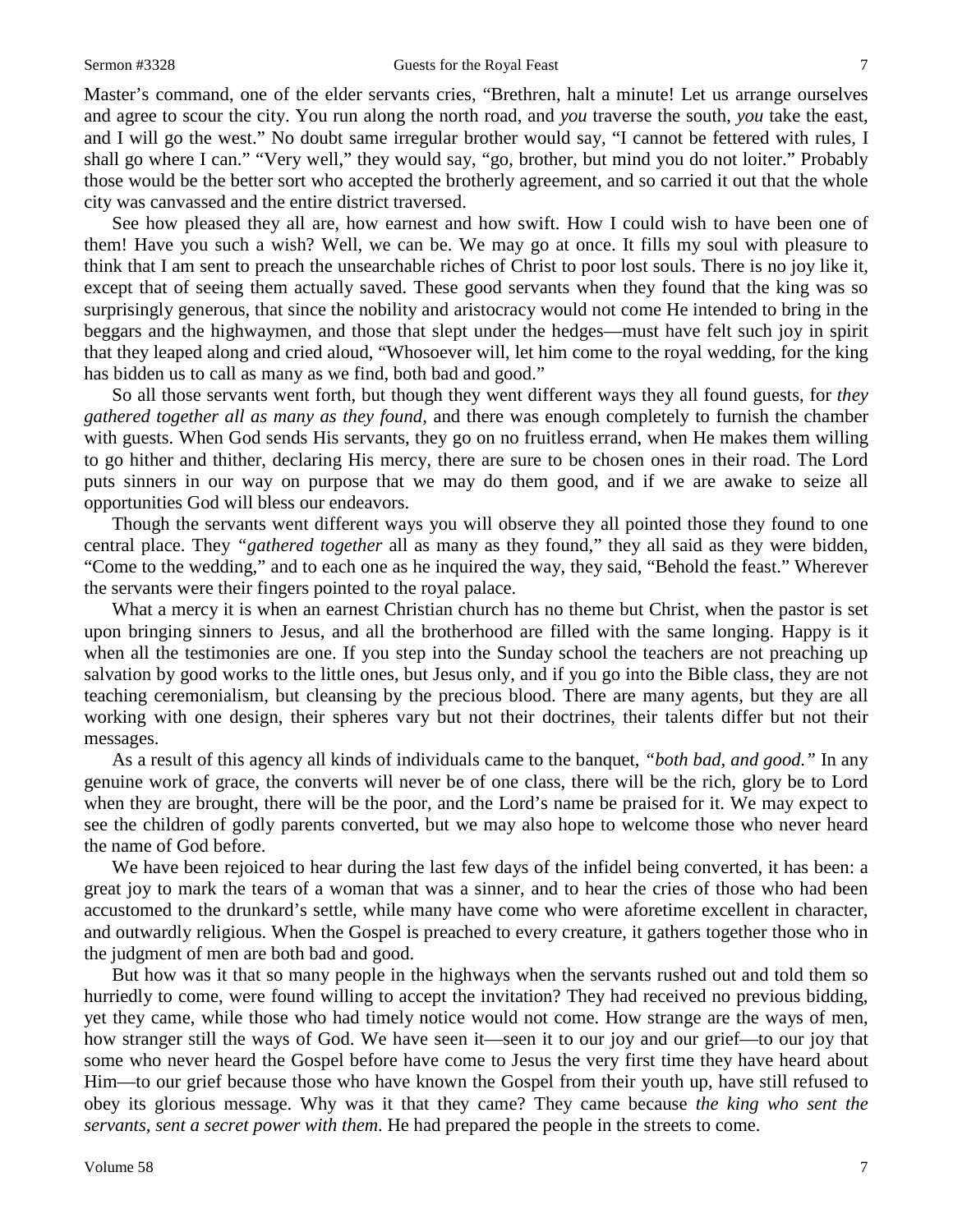Our exposition and exhortation shall close with the sweetness word of all. Notwithstanding the first failure, the commission being enlarged and fulfilled, we now see—

**IV.** THE KING'S DESIGN ACCOMPLISHED*—"The wedding was furnished with guests."*

It had before everything else but guests, now it has guests also. So, when the Gospel is preached to all nations, the power of God works with it, and His eternal purposes are fulfilled, Jesus sees of the travail of His soul, His union with manhood is graced with a joyful festival.

Observe this, that *the king's bounty was, after all, illustrated*. Those who were first bidden would not come, they did not care to be receivers of his royal bounty, but now he shines in liberality more than if they had come, for everyone tells it—"This king made a feast for beggars, for streetwalkers, for highwaymen, and for all sorts of people." His name was sounded abroad among the many through his condescending goodness. If moralists refuse the Savior, then when He converts the grossly guilty, He shall have a greater name for grace than ever.

The refusal of Pharisees shall redound to His glory, inasmuch as He invites the publicans. He intended when He killed His oxen and His fatlings that all should be eaten, and He could not have secured this more certainly than by bringing in the famishing poor, for these brought with them ravenous appetites. All the mercy of God is meant to be used, and when He converted such as we are, He chose the right way to have His mercy magnified, for we have been receiving of His fullness grace for grace and are still hungering for more. No part of the banquet of mercy shall go untouched, we need all that is stored in the covenant. There will be enough for us, but we shall have need of all.

The king intended his feast to promote happiness, and *there was ten times more happiness produced by bringing in the poor and needy from the streets, than if the great ones, who were first bidden, had come.* What happiness to the hungry to feed on the bread of heaven! Never had such a meal been set before them in all their lives. They had not even in their dreams thought of sitting at an imperial table. How they looked at each other as they enjoyed the fat things full of marrow! How one smiled on the other and said, "What a feast is this for a hungry soul! I was never filled like this before!"

And oh, since God has brought in some of us, such great sinners, I am sure there are none so happy as we are. None can rejoice so much in pardoning love, and adopting grace, and all the riches of the covenant. Instead of the Lord being defeated in His design of making men happy, He has won a glorious victory through the refusal of His enemies. The Jews refused, but the Gentiles glorify Him more. The regular religionists reject Christ, but the sinners accept Him and are glad.

*He intended also that His son should have honor,* and surely, if He desired shouts of praise for His son, He found the right men to do it heartily and lustily. If the very respectable people had come, they would have taken everything very quietly after a mild lukewarm fashion, but the rough men of the streets were all enthusiasm and fervor, and when they had weal eaten, how they shouted for joy! What cheers they gave for the king and for His son. Even thus, when grace brings in the outcasts, they feel that none shall sing more loudly in heaven than they, none shall love more or praise more. How rapturously ought we to praise the Lord, that passing by the great and noble He has chosen the base things of this world, and the things that are not, to bring to nought the things that are!

If the king desired love for his son, he went the sure way to accomplish it when he raked the highways for guests, for they would be sure to love the condescending prince now that they had feasted with him. They would prize so much that day's festival that they would henceforth look at themselves as the prince's own, and be his loyal subjects, His devout admirers forever.

They would reverently and joyfully say, what a king is ours! What a royal word it was to say, "Go into the highways and bring in as many as you find!" O how they would love him! If He destroyed a seditious city, he made up for the loss by creating a new band of loyal citizens. Here were men who would serve him with their lives or die for him in his battles. Such heart has Jesus won. Now that we have been brought to receive salvation, we would live for Jesus, we would die for him—

*"All that I am, and all I have,*